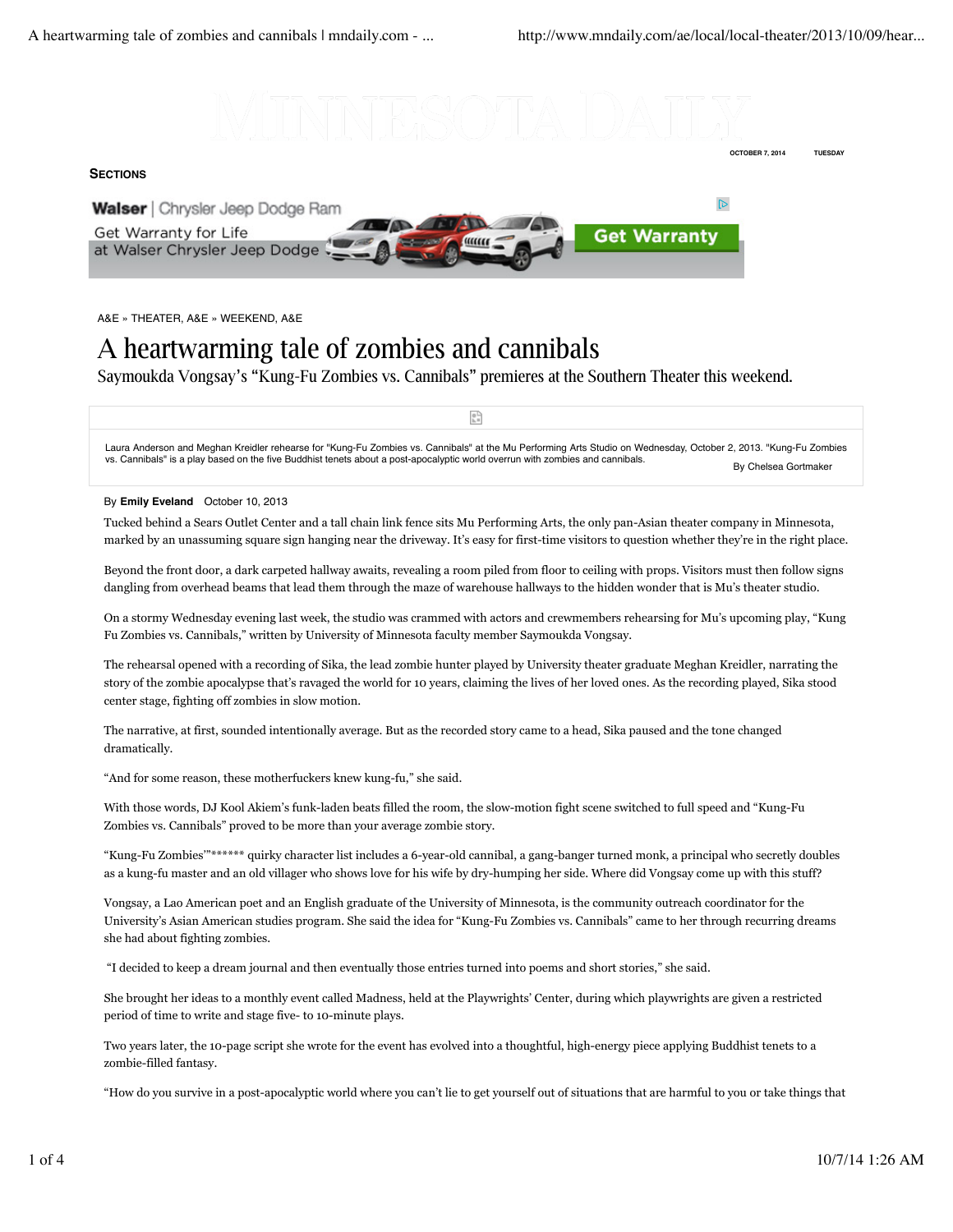didn't belong to you, but that you need to survive?" Vongsay said. "What happens to your moral standards?"

Each scene in "Kung-Fu Zombies" is based around one of the five Buddhist tenets, which prohibit lying, stealing, killing, having immoral sex and putting toxins in the body — the ingestion of toxins in "Kung-Fu Zombies" comes in the form of cannibals devouring human flesh.

The production stays true to its name, with showy martial arts choreography impeccably executed by the actors.

"Not only were we looking for good actors and Asian actors, but we were also looking for actors who had a good foundation in martial arts," Mu's artistic director Randy Reyes said.

Lead actress Kreidler said she took martial arts classes from second grade until high school. Between multiple lengthy monologues, she's able to kick some major zombie butt without sounding out of breath.

To up the ante on the fight scenes, Vongsay recruited her husband, DJ Kool Akiem, who spent long hours writing and recording the play's soundtrack.

 Akiem, a Rhymesayers-affiliated musician who teaches hip-hop history at McNally Smith College of Music, worked with more than a dozen local artists to create the soundtrack, which will be released as a full studio album by the end of the month. Featured artists on the album include Carnage, Desdamona and Beasely.

The mixture of live DJ-ing, kung-fu choreography and humorous social commentary sets "Kung-Fu Zombies" apart from standard theater fare. But the play's message extends beyond its unique externalities.

"I would say that the title is a little bit deceiving because it seems like it might be a little bit hokey," Kreidler said. "It's actually a really touching story about a woman's journey through survival."

The oft-repeated line, "no attachment, no fear," pulsates through the play, providing social significance and lasting resonance. Even the walking dead can relate.

**What:** "Kung Fu Zombies vs. Cannibals"

**When:** Thursdays through Sundays, Oct. 12-27; times vary **Where:** The Southern Theater, 1420 Washington Ave. S., Minneapolis **Cost:** \$10 for students; \$22 for adults; \$5 off if you dress like a zombie **Age:** 14+

| <b>Topics</b>                                  | More in Theater » |                                                  |
|------------------------------------------------|-------------------|--------------------------------------------------|
| A&E                                            | 읇                 | The challenge of visibility                      |
| <b>Related Coverage</b>                        |                   |                                                  |
| You're 64, Charlie Brown                       |                   |                                                  |
| ICYMI: Gilmore Girls arrives on Netflix Oct. 1 |                   |                                                  |
| An exploration guide to Minneapolis city parks |                   |                                                  |
| Printer-friendly version                       | $\frac{a}{b}$     | "Global Taxi Driver" opens at<br>Intermedia Arts |
| Share                                          |                   |                                                  |

## **Comment Policy**

The Minnesota Daily welcomes thoughtful discussion on all of our stories, but please keep comments civil and on-topic. Read our full guidelines here.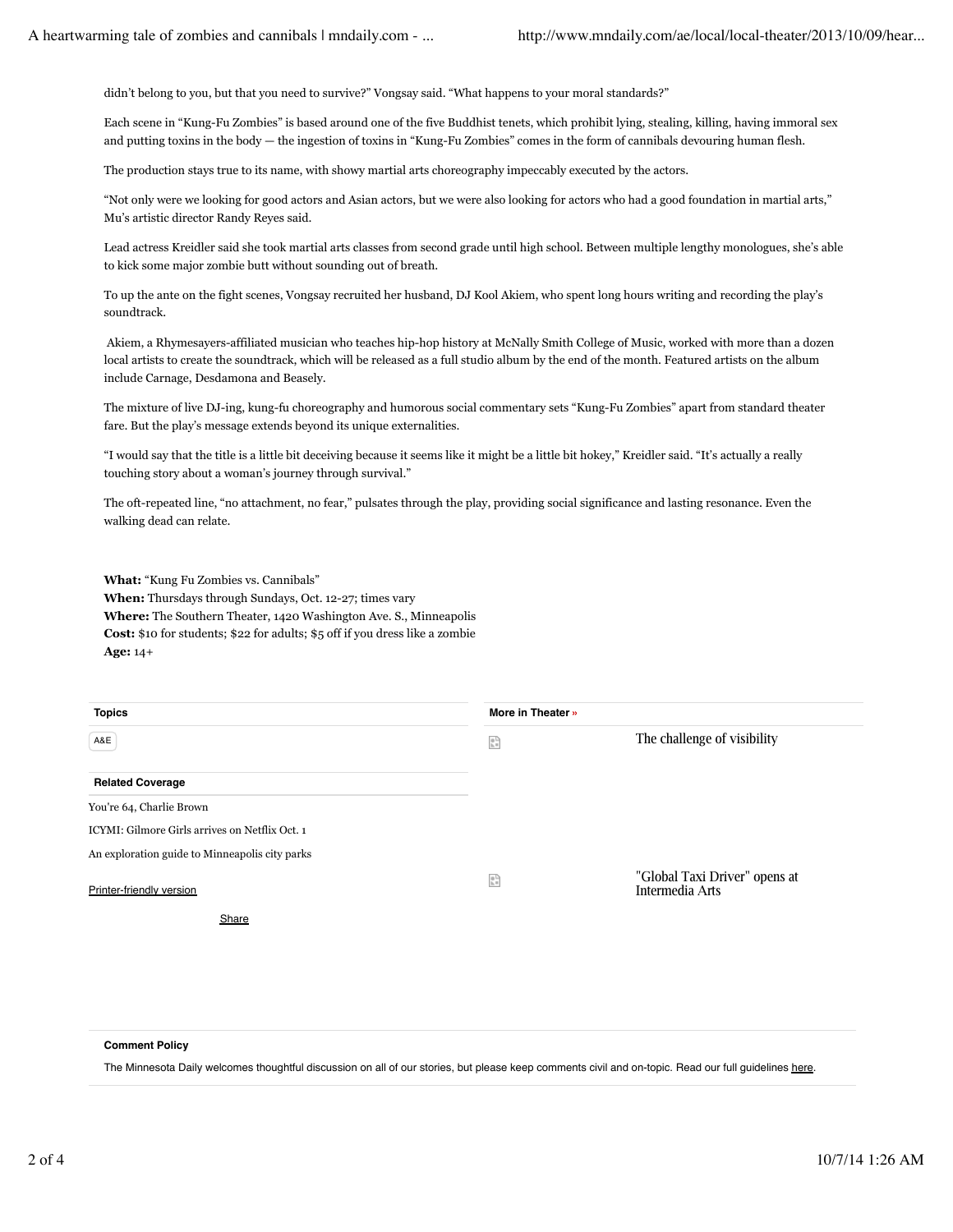A heartwarming tale of zombies and cannibals | mndaily.com - ... http://www.mndaily.com/ae/local/local-theater/2013/10/09/hear...





## **On Twitter @mndailyae »**

**Follow @mndailyae**  $\leq 1,007$  followers

## **On Facebook**